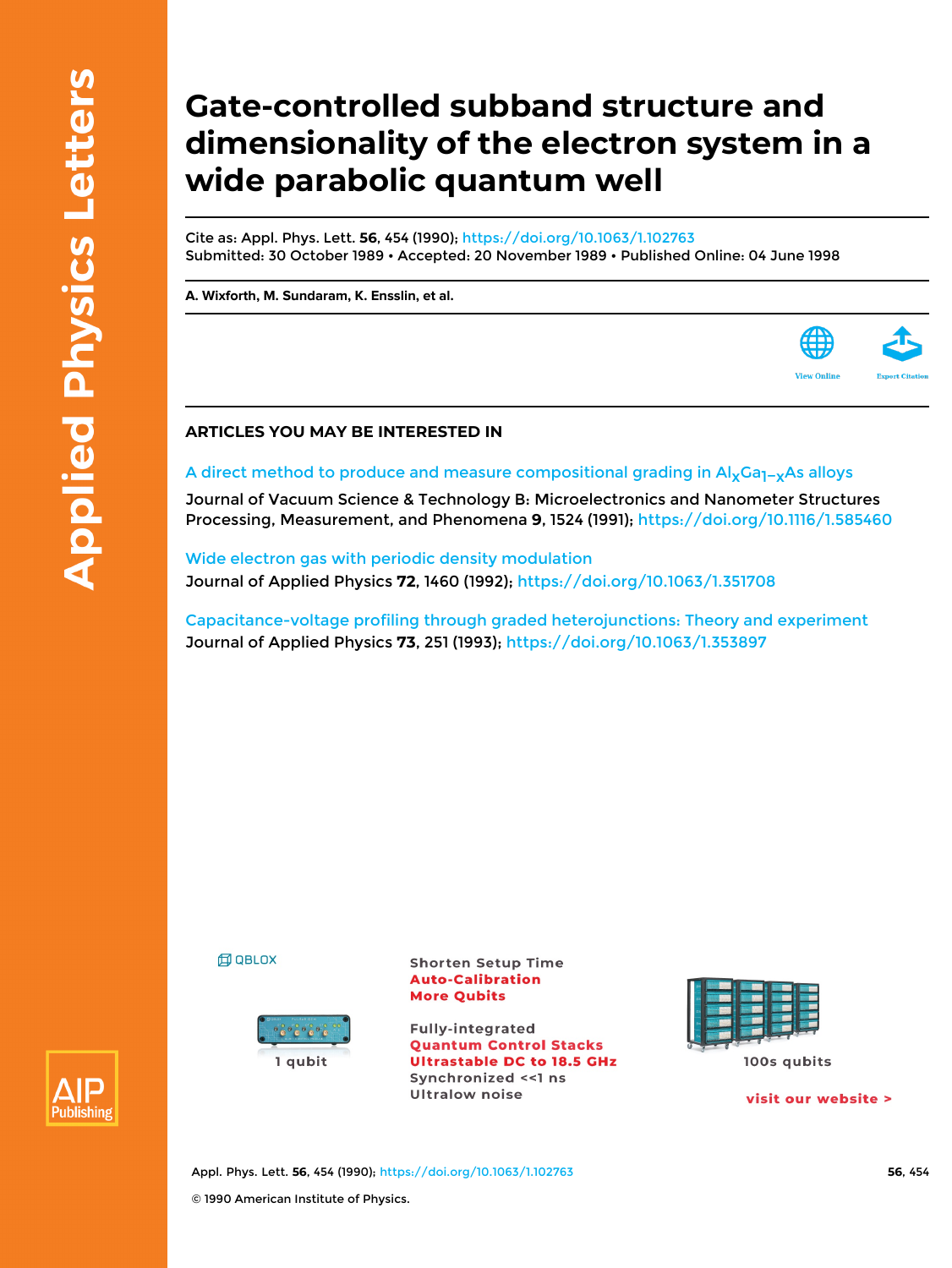## Gate-controlled subband structure and dimensionality of the electron system in a wide parabolic quantum well

A. Wixforth, M. Sundaram, K. Enssiin, J. H. English, and A C. Gossard Material~ *Department, University a/California, Santa Barbara. California 93106* 

(Received 30 October 1989; accepted for publication 20 November 1989)

Remotely doped parabolic quantum wells have been used to produce thick ( $> 2000 \text{ Å}$ ) layers of high-mobility electron systems. Using a front gate electrode we are able to simultaneously deplete the well and change the actual thickness of this quasi-three-dimensional system. Thus, we can successively depopulate the elecrical subbands in the well, leading to step-like changes in the gate to channel capacitance. This yields direct insight into the subband structure of the electron system and allows its spectroscopy without the need of a magnetic field. The experimental results are compared with those of a self-consistent subband calculation and we obtain a qualitative agreement.

The introduction of a new growth technique' has made it possible to realize high quality quasi-three-dimensional electron systems (O3DESs). Theoretical considerations of this new construct predict a number of interesting manybody effects.2 The concept is based on the production of an arbitrarily shaped potential well, which may be accomplished by molecular beam epitaxy (MBE) in the AIGaAs-GaAs system. The band gap in  $Al_xGa_{1-x}As$  depends in the range of 0 *<x* < 0.3 nearly linearly on the mole fraction *x* of the Al content, so that a spatial variation of  $x$  results in a corresponding spatial variation of the band gap. If the potential is chosen to be parabolic in the growth direction, one can mimic the potential of a spatially uniform 3D slab of positive charge, given by the curvature of this parabola.<sup>1</sup> Mobile electrons, provided through remote doping, then act to screen this fictitious charge, forming a Q3DES of nearly uniform density and high mobility. Since the potential wells can be chosen to be very wide, quantization effects play only a minor role and many electric subbands are occupied. The 3D nature of such parabolic quantum wells has been clearly demonstrated in recent experiments, $3-6$  performed at low temperatures and in magnetic fields.

Here, we wish to report on the first experiment using parabolic wells with electrically tunable carrier density by use of a front gate electrode. In such samples, direct observation and spectroscopy of the subband structure in a Q3DES is possible even at zero magnetic field. The experimental method used here is the measurement of the capacitance between gate electrode and electron channel as a function of the gate voltage  $(C-V)$  measurement). This technique has been demonstrated before to be a very powerful technique in the determination of the density of states in conventiona12D samples in the regime of the quantum Hall effect,  $^{7,8}$  to study the magnetic anisotropy of a one-dimensional system,<sup>9</sup> and the Zeeman bifurcation of quantum dot spectra in a quasizero-dimensional system. <sup>10</sup>

The samples used are molecular beam epitaxy (MBE) grown, remotely doped parabolic quantum wells<sup>1</sup> with well widths between 750 and 5680  $\AA$ , respectively. Here, we wish to report on the results obtained in a nominally 4640-A-wide well. The curvature of the parabola in this case corresponds to a fictitious charge density of  $n^+ = 6 \times 10^{15}$  cm<sup>-3</sup>. The low-temperature sheet carrier density and dc mobility at

zero gate bias, as extracted from van der Pauw measurements, is  $N_s = 1.35 \times 10^{11} \text{ cm}^{-2}$  and  $\mu = 185000$  $cm<sup>2</sup> V<sup>-1</sup> s<sup>-1</sup>$ , respectively. Defining an effective width<sup>1</sup> of the Q3DES by  $w_e = N_s/n^+$ , the well thus is "filled" to about 50%. Indium contacts to the channel were annealed at  $T = 430$  °C in reducing atmosphere. A 50 Å NiCr film is evaporated as gate electrode in a circular geometry. The capacitance voltage (CV) measurements were performed at  $T = 4.2$  K by immersing the sample in liquid helium, and at frequencies between 10 and 1000 Hz using conventional lock-in techniques.

In Fig. 1 we present the experimental results, i.e., the measured capacitance of the 4640-A-wide well as a function of the gate voltage  $V_g$ . At  $V_g = V_{th}$ , where the channel becomes depleted, a very sharp drop in the capacitance occurs. In contrast to corresponding measurements on quasi-twodimensional samples, where the capacitance for  $V_g > V_{th}$  at  $B = 0$  is nearly independent of the gate bias, the overall capacitance gradually decreases with negative gate voltage V*<sup>g</sup> •*  This decrease is more pronounced the wider the well under investigation. In addition, we observe step-like changes in the capacitance at specific values of  $V_g$ . The lower trace depicts the simultaneously recorded in-phase signal, which is used to monitor the current flowing between gate and Q3DES. No such current is observed for  $V_g < 0$ , whereas for a small positive bias a strong increase occurs, indicating the alignment of the Fermi level with the donor levels in the  $\text{Al}_x\text{Ga}_{1-x}$  As, which results in a conducting layer between gate and Q3DES.

Figure 2 depicts the result of our self-consistent subband calculation,  $11,12$  namely, the potential and the corresponding probability amplitudes in the different subbands for three different carrier densities  $N<sub>S</sub>$ . With increasing  $N<sub>S</sub>$  the potential well becomes wider and flatter, approaching the ideal case of a wide square well. Also shown is the density distribution  $N(z) = \sum N_i |\xi_i|^2$ . Even if the well is not completely filled, the electrons screen the parabolic potential, and create a thinner slab of the approximate width  $w_e$ . Using a mean dielectric constant of 12.5 $\epsilon_0$  for the layers between the gate and the Q3DES, the measured capacitance at  $V_g = 0$  agrees very well with the one calculated in simplest approximation, using the known thicknesses  $d = 1800$  Å between the gate and the edge of the MBE-grown parabola, the thickness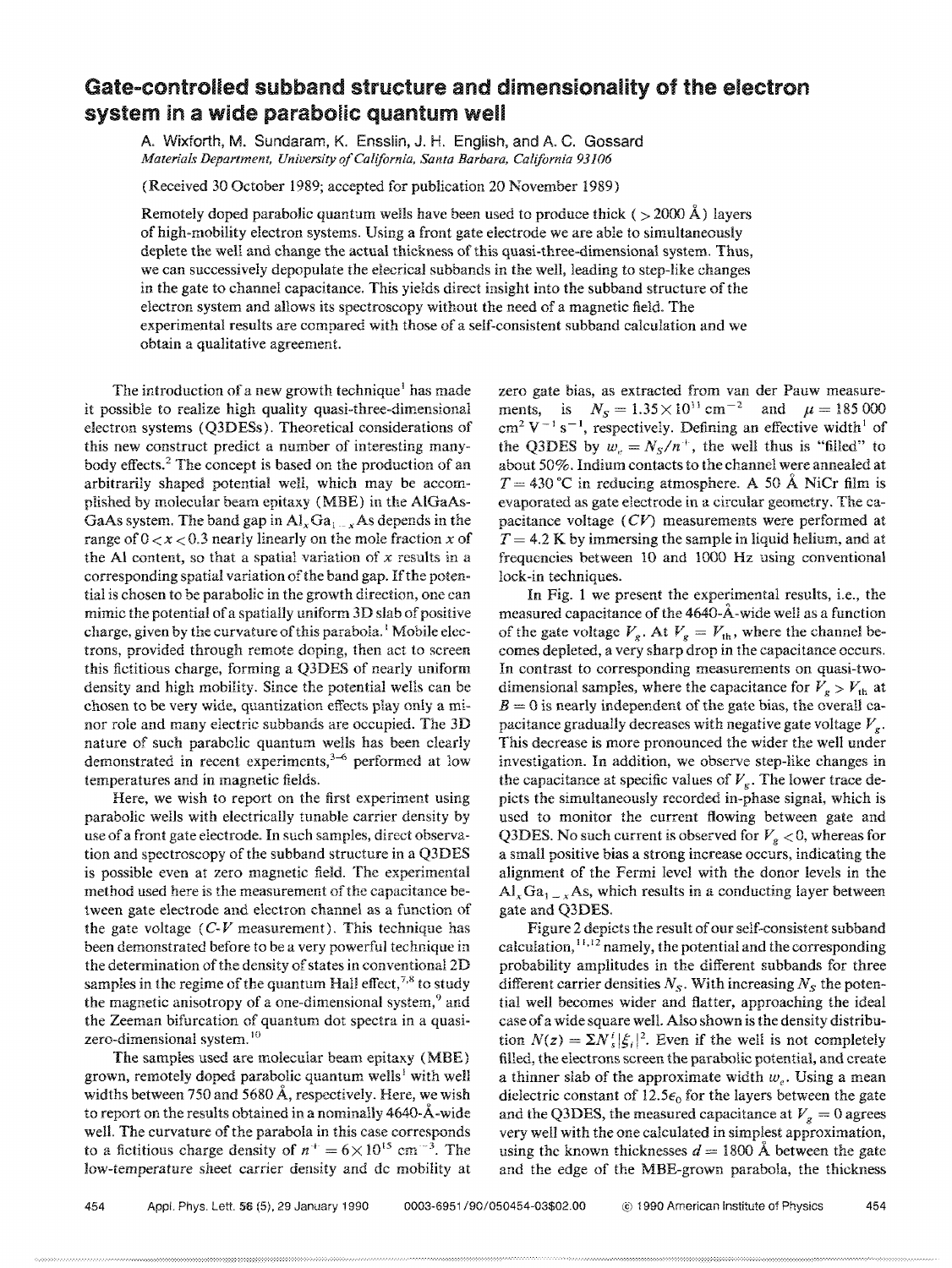

FIG. 1. Experimentally obtained capacitance  $C(V_a)$  vs gate voltage for a nominally 4640-A-wide parabolic quantum well. With decreasing gate voltage, the well is depleted of mobile carriers, leading to a decrease in the effective thickness of the quasi-three-dimensional electron system, which in turn results in a decreasing capacitance. At particular gate voltages subsequent subbands become depopulated, as indicated by steps in the  $C(V_a)$ curve. These steps are more clearly visible in the differential capacitance  $dC/dV<sub>e</sub>$ . The transition from subband 0 to subband 1 marks the transition from quasi-2D to quasi-3D behavior of the electron system. The simultaneously recorded signal which is in phase with  $V_g$  indicates no perpendicular conductance of the sample for gate voltages  $V_g < 0$ , and demonstrates that the obtained signal is purely capacitive. Both the phase signal as well as the differential capacitance are given in arbitrary units.

 $w = 4640$  Å of the well itself, and the actual thickness  $w_e = 2250 \text{ Å}$  of the Q3DES as defined above. The capacitance at  $V_g = 0$  thus is determined by the thickness  $d_{\text{tot}} = d + (w - w_e)/2$  between the gate and the leading edge of the Q3DES, which we define by the point where  $N(z) = \sum N_s^i |x_i|^2$  drops to half its maximum value. The total capacitance per unit area at gate bias  $V_g$  is then expected to be given by three terms,  $7.8$  namely,

$$
\frac{1}{C_{\text{tot}}} = \frac{1}{C_{\text{ins}}} + \frac{1}{C_{PBW}(V_g)} + \frac{1}{e^2 \Sigma \partial n_i / \partial \mu_i}.
$$
 (1)

Here, *e* is the electronic charge, *n*, is the carrier density in the ith subband, and  $\mu$ , is the corresponding chemical potential. The first two terms describe the contribution of the geometrical capacitance of the dielectric insulating layer between the gate and the Q3DES, given by

 $C_{\text{ins}} = \epsilon \epsilon_0 / d$ 

and

$$
C_{PBW} = \frac{\epsilon \epsilon_0}{\{ [w - w_e(V_g)]/2 \} + z_0(V_g)},
$$
 (2)

where  $\epsilon$  and  $\epsilon_0$  are the electric permittivities of the semiconductor and the vacuum and  $d, w$ , and  $w_c$ , the thickness of the layers as defined above. The most important difference from the 2D case is in the expression for  $C_{PBW}$ , taking into account the width  $w_e$  ( $V_g$ ) of the electron system and the shift  $z_0$ ( $V_g$ ) of the center of the wave function. The third term in Eq.  $(1)$ contains the thermodynamic density of states<sup>8</sup> at the Fermi energy. While the channel is being depleted,  $w_e(V_a)$  decreases, resulting in a decrease of  $C_{PBW}$ . This is unique to the Q3DES and is due to a decreasing sheet carrier concentration whereas the space-charge density remains constant.

Our experiments thus yield a first direct observation of



FIG. 2. Calculated self-consistent potential for a quasi-threc-dimensional electron system in a parabolic quantum well of thickness  $w = 4640 \text{ Å}$ . The potential and the probability amplitudes of the electron distributions are shown for three different carrier densities  $N_S$  or gate voltages  $V_g$  within the well. Increasing carrier density leads to a flattening of the bottom of the well and to an increase in the thickness of the electron distribution, whereas the intersubband spacings decrease. Typical subband energies are of the order ofmeV.

this shrinkage of the width of a Q3DES as a function of the carrier density. This and the shift of the center of the wave function, as shown in Fig. 2, results in an increase of the distance ofthe dielectric layer between gate and Q3DES and thus in a decrease of the measured capacitance. The value for the capacitance just above inversion threshold, i.e.,  $w_e \approx 0$ , reveals a total change in thickness of  $(w - w_e)/2 + z_0$  $= 1845$  Å. In this model, the center of the wave functions thus has been shifted by approximately 700 A between  $V_g = 0$  and  $V_g = V_{th}$ .

We attribute the steps in the capacitance at particular gate voltages to the subband structure within the well. Depleting the channel is accompanied by a successive electrical depopulation of these subbands, and thus by step-like changes in the density of states, leading to step-like changes in the third term of Eq. (1). In addition, the effective width ofthe Q3D slab changes in a step-like way, since the leading edge according to its definition changes its position rapidly once a subband becomes depopulated and the character of the wave function changes. The occurrence of three steps in the capacitance besides the large one at  $V_g \sim V_{th}$  leads to the conclusion that four subbands are occupied at  $V<sub>g</sub> = 0$ . For comparison, the calculated carrier densities  $N_s^i$  in the subbands and subband energies *Ei* as a function of the gate voltage are depicted in Fig. 3. Even though the absolute voltage scale in the figure does not exactly coincide with one of the experiments, the calculation predicts a fourth subband to become occupied at a total carrier density  $N_s = 1.3 \times 10^{11}$  cm<sup>-2</sup>, which is in good agreement with the experiment. The subband spacings in this case are consistent

Wixforth et al. 455